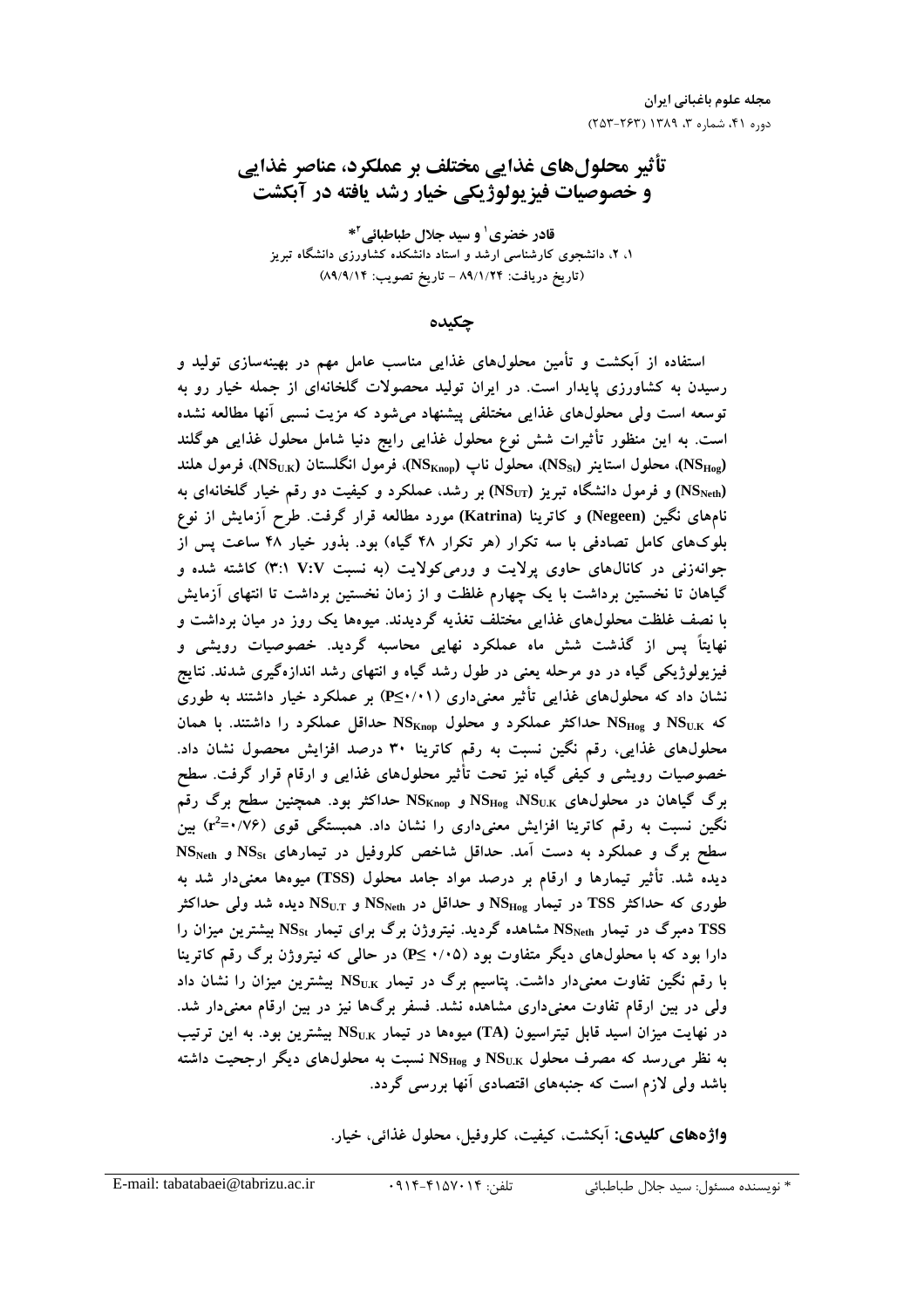د. غلظتهای مشخص باشد و مت*خصص*ان بنا به مؤلفههای تحقیق و شرایط کشت و گونه گیاه*ی م*ورد .<br>تحقيق از محلولهاي استاندارد تغيير بافته و با غلظتهای متفاوت آن بهره میگیرند. با توجه به این که .<br>یک عنصر به صورت نمکهای مختلف وجود دارد، انتخاب نوع نمک با کود برای تأمین آن عنصر بستگ*ی* به عواملي همچون نسبت عناصر، درجه حلالیت، pH، محيط كشت، هزينه و مكانيسمهاي تأثير آن عنصر دارد (Tabatabaei, 2009). در کشورهای مختلف دنیا .<br>محلولهای غذایی متفاوتی با توجه به نوع کشت، عوامل محیطی و هزینه کودهای مختلف استفاده م*ی ش*ود. د<sub>ر</sub> ایران با توجه به سابقه نه چندان طولانی سیستمهای آبکشت، تأثیر محلولهای مختلف غذایی بر کشت گياهان پر محصول مثل خيار يا گوجهفرنگ*ي* كمتر بن سي شده است. بنابرابن براي حصول به عملكرد و كيفيت مناسب لا:م است محلول هاي غذايي مهم بي سي شود تا بتوان مناسبتر بن آنها ,ا از لحاظ اقتصادی، تأثیر .وی عملکرد و حت*ی* عوامل ; بست محیطے انتخاب نمود. بر (NH4NO3  $_3$  يا NH4 $^+$  ،NO3) بر MH4NO3 بر . قام خيار گلخانهاي حساس به سميت آمونيوم نشان داد  $\overline{\phantom{a}}$ كه وزن تو گياهان تيمار شده با نسبت آمونيوم ۱۵ و ۲۵ د.صد، با وزن تر گیاهان تیما. شده با نیترات بکسان بود اما، د. گياهان تيما، شده با نسبت آمونيوم ۳۵ و ۴۵ د<sub>،</sub> صد، تفاوت معنے داری مشاهده گردید و رشد کاهش يافت (Roosta et al., 2009). در آزمايشي ديگر محلولهای غذایی که دارای کودهای آلی و عناصر .<br>معدني پودند پي <sub>دو</sub>ي دو .قم خيار (آرمارا-پي شد و گورديون-کم رشد) و در حمل نوع محيط کشت و طي دو فصل آزمایش گردید. نتایج نشان داد محلول غذایی که با استفاده از کودهای آلی تهیه شده بود میزان عملکرد کل را به اندازه ۲۲/۴ درصد در کشت بابیزه در مقایسه با محلولی که با استفاده از عناصر معدنی تفیه .<br>شده بود افزایش داد. اما این مقدار در کشت بهاره به درصد تنزل کرد (Gul et al., 2007). همچنین (Gul et al., 2007) ميزان رشد، عملکاد، کيفيت و متابوليسم نيتروژن در توتڧ نگرهای گلخانهای با تیمار سایهاندازی ۵۰ درصد و نیز در زمان استفاده از نسبتهای مختلف نیترات به ۔<br>آمونیوم در محلولھای غذایے ارزبایی گردید. نتایج

## مقدمه

۔<br>کشاورزی بابدار نوعی از سیستم کشاورزی است که در آن با به کارگیری حداقل نهادهها و عوامل شیمیای*ی* .<br>خارجي، بتوان عملكرد مطلوبي به دست آورد. در ضمن كشاه،زي بايدار حداقل تأثير سوء را بر محيط زيست گذاشته و در دراز مدت کیفیت محیط و منابع طبیعی را , تقا مے،دهد. با افزایش ,وزافزون جمعیت و نیازهای  $\overline{1}$ فراوان آن از جمله غذا، کشاورزی به روشهای ابتدایی و سنتی با بازدهی کم، دیگر جوابگوی این نیازها نیست. همحنین آلودگی منابع خاک و آب نیز از دیگر عوامل بازدارنده استفاده از کودهای شیمیایی در خاک است. در ابن مبان استفاده از آیکشت به منظور استفاده بهینه از .<br>نهادههای کشاورزی و به دست آوردن عملکردهای بالا د. مقایسه با میزان کود مصرفی نقش بسیار مه*می* در کشاورزی بایدار دارد. تغذیه عناصر معدنی و همچنین .<br>شرایط محیطی از جمله نور و دما و رطوبت نسبی یکی از مهمترین عوامل موفقیت در مدیریت و برورش خیار گلخانهای می باشد. هر حند تحقیقات در رابطه با استفاده .<br>از منابع ارگانیک در آیکشت رو به گسترش است Graber & Junge, 2009). با اين وجود تحقيق مستمر د.باره محلولهای غذایی و با روند رو به رشد صنعت گلخانهداری و تولید فرآوردههای گلخانهای، شناسای*ی* دمترن محلولهای غذایی برای محصول خاص ضروری مریاشد. در آیکشت بایستر در خصوص استفاده از .<br>عناصر غذایی دقت بالایی لحاظ گردد زیرا در این روش کمپود هر یک از عناصر اثر خود ۱٫ به سرعت نمایان میکند (Papadopulus, 1994). از شاخصهای کلیدی ری<br>یک محلول غذایی مناسب، تأمین عناصر مورد نیاز گیاه <sub>نه</sub> گونهای که گیاه با د<sub>ُ</sub> بافت عناصر برمصرف و ک<u>م</u> مصرف د. اندازه بهینه دجا، تنش های تغذیهای نگردد و از همه مهمتر به اقتصادى بودن آن است تا بدين وسيله مقبولیت آن در بین سرمایهگذاران فراهم گردد. داشتن اطلاع كافي از فرمولاسيون محلولهاي غذايي مهم است اما مهمتر از آن، چگونگی مدیریت کردن آن است تا .<br>تولید موفق باشد (Benton Jones, 2005). در روشهای کشت بدون خاک تما*می* عناصر ضروری بایست*ی* به صورت نمک@ای محلول به گیاه داده شود. محلول استاندارد محلولی است که جاوی تمامی عناصر غذایی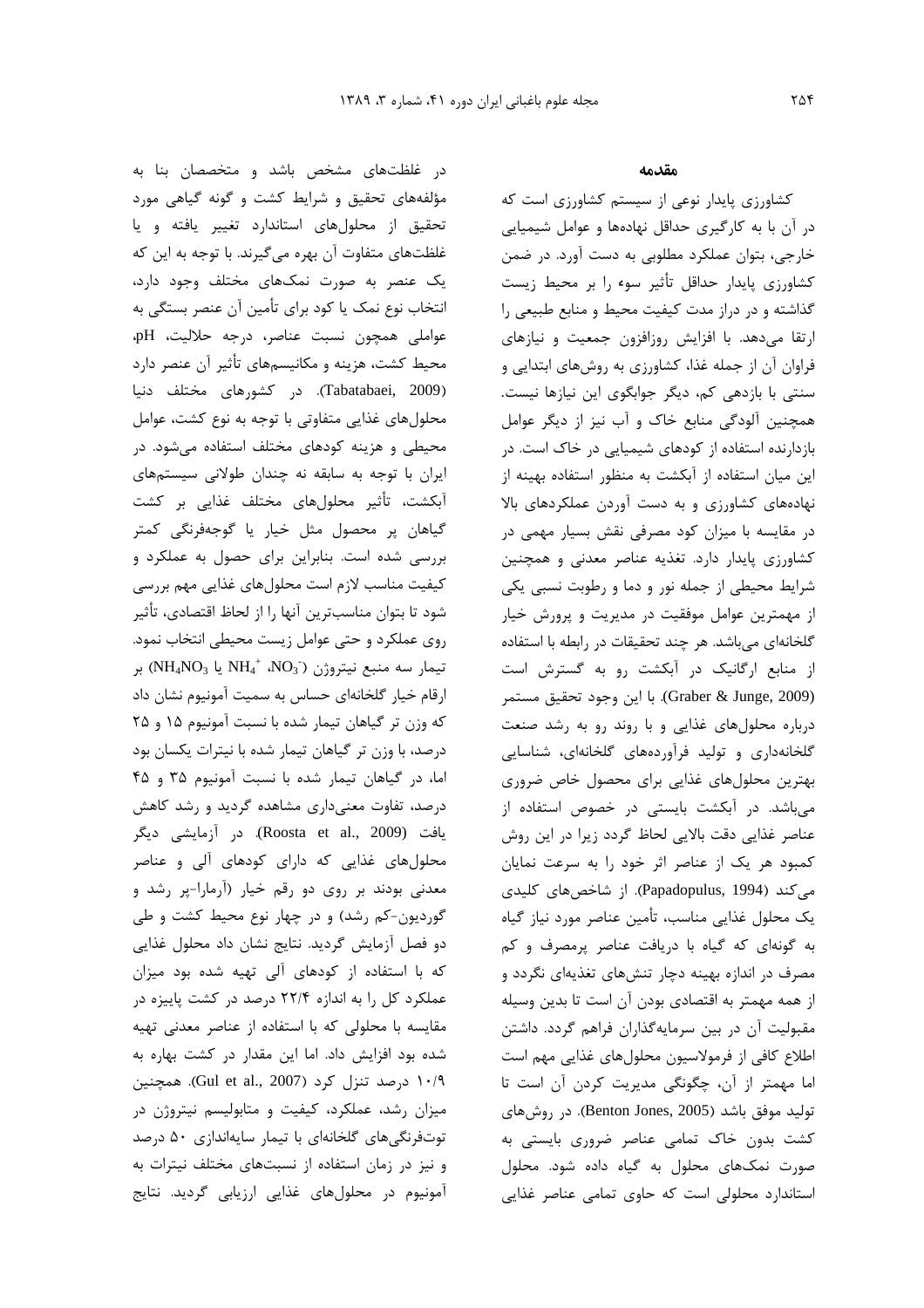وسیله محلول های غذایی حاوی ۰/۳ میلی مولار آمونیوم (۰/۳۷ درصد در ماده خشک) در مقایسه با گیاهان تغذیه شده با محلول غذایی ۰/۱ میلی مولار (۰/۴ درصد ماده خشک) کاهش یافت. اما کمترین غلظت نیترات در تیمار بدون آمونیوم (۲۵/۰ درصد ماده خشک) به دست آمد. در بین سطوح مختلف مولیبدن نیز بیشترین تجمع نیترات مربوط به ۰/۱۵ میلی مولار محلول غذایی (۳۸۰ درصد ماده خشک) میباشد و بین دو سطح دیگر اختلاف معنى دارى مشاهده نشد. دو رقم از نظر ميزان غلظت نيترات اختلاف معنى دارى نداشتند Chirani et) (al., 2008 در تحقيق ديگرى تركيب عناصر غذايى ١٢ محلول مهم دنيا شامل ناب، ينينگسفيلد شمال آفريقا، پنینگسفیلد کارناسین، محلول ژاپن، آرنون و هوگلند (۱۹۴۰)، دنیس و هوگلند آمریکا، شیو و رابین، هاکس کالیو (۱۹۶۱)، استاینر (۱۹۶۱)، کویر (۱۹۷۹)، مرکز تحقیقات کشت بدون خاک و نالدویک، مقایسه گردید و مشاهده شد که ترکیب عناصر غذایی پرمصرف محلولهاى غذايى تأثير قابل توجهي روى عناصر CDe Rijck & Schrevens 1998). ریزمغذی می گذارند (De Rijck & Schrevens 1998). در تمامی محلولهای غذایی مورد مطالعه که از آهن كلاته يا آهن معدني به عنوان منبع تأمينكننده عنصر آهن مورد نياز گياهان استفاده مى شد، افزايش غلظت آهن به فرم معدنی یا کلاته در محلولهای غذایی تأثيري بر مقدار جذب آهن نداشت. با توجه به اطلاعات فوق محلولهای غذایی متفاوتی برای کشت خیار توصیه شده است. با این حال تحقیقات جامعی که تأثیر محلول های غذایی دنیا را بررسی نماید اندک بوده، بخصوص با توجه به اینکه در ایران کشت این گیاه در گلخانهها توسعه پیدا کرده است لازم است محلول غذایی مناسب ارائه شود.

## مواد و روشها

این تحقیق به صورت طرح بلوکهای کامل تصادفی با شش تیمار و سه تکرار در گلخانه تحقیقاتی آبکشت گروه علوم باغبانی، دانشکده کشاورزی دانشگاه تبریز انجام شد. آزمایش به صورت کشت بدون خاک در مواد جامد حاوی مخلوطی از پرلایت و ورمی کولایت به نسبت (٣:١ ٧:٧) انجام شد. در مجموع ١٨ عدد كانال بتوني

حاصله نشان داد که وزن تر و خشک با بالا رفتن غلظت نيترات (١٠٠٪) و آمونيوم (٧۵٪) در محيط كشت کاهش نشان داد. وزن تر و خشک میوهها در تیمارهای ۷۵ به ۲۵ و ۵۰ به ۵۰ نیترات به آمونیوم افزایش معنی داری نشان داد و در نهایت میزان مواد جامد قابل حل (TSS) در گیاهان بدون سایه و سایه دار با افزایش میزان آمونیوم افزایش نشان داد هرچند که در گیاهان سایهدار شده با افزایش نسبت آمونیوم در نسبتهای بالا تأثير معكوس نشان داد (Tabatabaei et al., 2007). در تحقيقي ديگر تأثير دو نسبت نيتروژن (با اضافه كردن نیتروژن به میزان ۱۰۰٪ به شکل نیترات یا ۸۰٪ نیترات و ۲۰٪ آمونیوم در محلول غذایی) و سه سطح آهن (صفر ميكرومول آهن، ٢٠ ميكرومول Fe-EDDHA و ٣ بر NaHCO<sub>3</sub> میکرومول ۱۰ + Fe-EDDHA بر روی رشد، علایم زرد شدگی برگها و ترکیب عناصر موجود در اندامهای هوائی اسفناجهای پرورش یافته در آبکشت نشان داد، هنگامی که آهن به اندازه کافی (٢٠ میکرومول آهن) در محلول غذایی وجود داشته باشد به همراه نیتروژن (چه به صورت نیترات یا ترکیب نیترات با آمونیوم) منجر به تولید ماده خشک بیشتر و افزایش میزان آهن و منگنز و روی در گیاهان میشد. گیاهانی که با فقدان آهن روبرو بودند دارای میزان بالاتری از غلظت منگنز و روی در ساقههای خود بودند. تحت شرایطی که تیمار غلظت بالای بی کربناتها همراه با سطوح پایین آهن (۳ میکرومول آهن + ۱۰ میلی مول به کار برده شده بود، نوع نیتروژن به کار NaHCO3 رفته تأثیر معنیداری بر روی میزان ماده خشک نداشت. هر چند که انباشت آهن و منگنز در ساقه گیاهانی که فقط با نیترات تغذیه شده بودند در مقایسه با گیاهانی که از هر دو شکل نیتروژن برخوردار بودند در سطوح پايين تري بود (Assimakopoulou, 2006). همچنين تأثير سطوح مختلف آمونيوم (٠، ٠/١ و ٠/٣ ميلياكي والان گرم در لیتر) به شکل نیترات آمونیوم و مولیبدن (۰/۰۵ ۰/۱۵، ۰/۱۵ میلیگرم در لیتر) به شکل مولیبدات آمونیوم در محلولهای غذایی در دو فصل کشت بهاره و پاییزه بر غلظت نیترات در میوه خیار رقمهای"سلطان" و "روبا-اس" مورد بررسي قرار گرفت. نتايج تجزيه مركب نشان داد که غلظت نیترات در گیاهان تغذیه شده به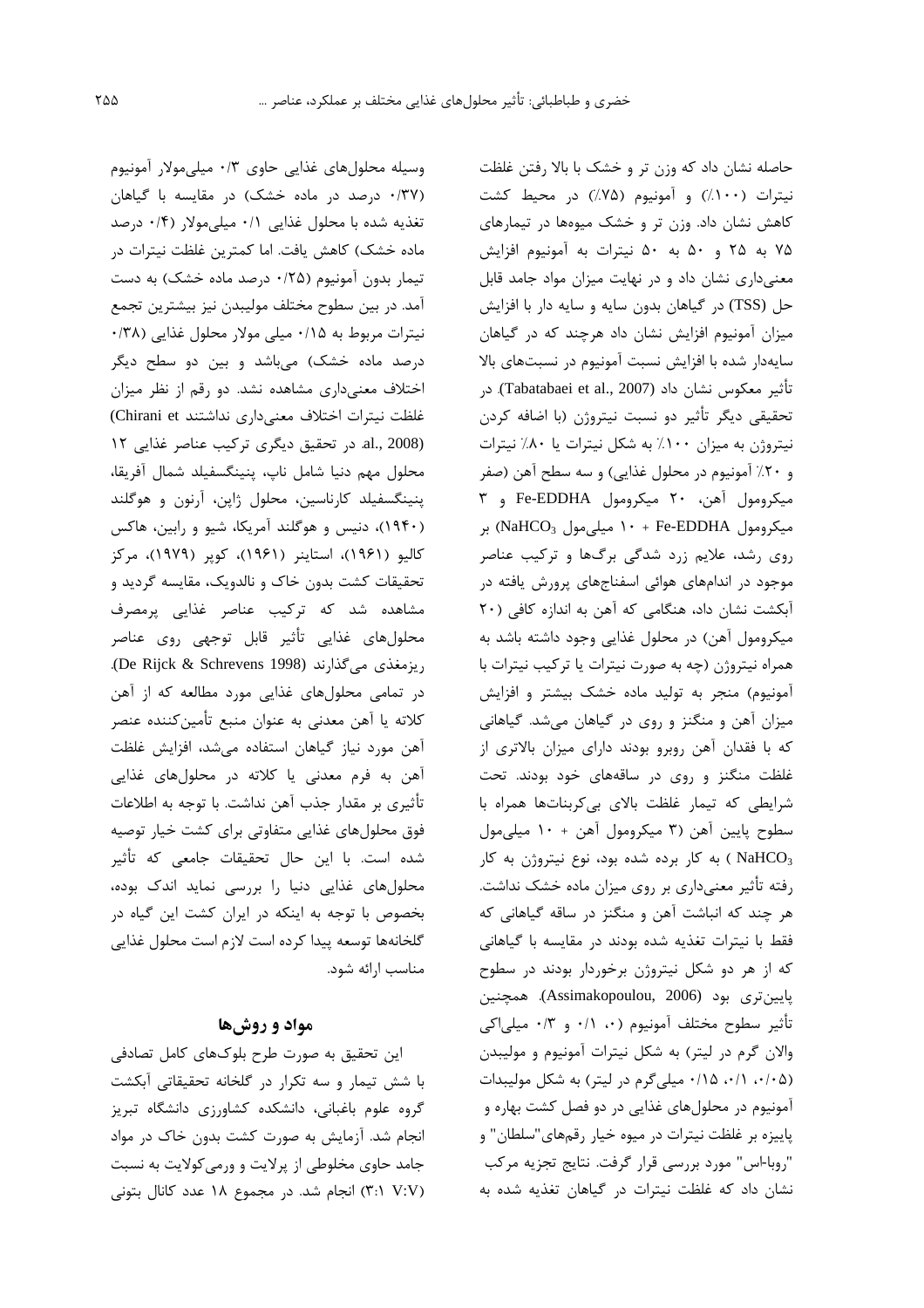برای بالا بردن دقت آزمایش از وسط نصف شدند) اعمال گر دید.

تیمارهای آزمایش متشکل از شش محلول غذایی NS<sub>Hog</sub>- (Harris, 1992) شامل محلول هوگلند (Hoagland)، محلول استاينر (Winsor et al., 1990)- $\text{NS}_{\text{Knop}}$ (Harris, 1992) محلول ناپ (Steiner)  $\text{NS}_{\text{St}}$ 

-(Knop)، فرمول انگلستان (Winsor et al., 1990) -(Winsor et al., 1990)، فرمول هلند (England) NS و فرمول جدید دانشگاه تبریز (Netherland) NS (University of NS<sub>U.T</sub> - (Tabatabaei et al., 2007) (Tabriz و دو رقم به نامهای نگین (Negeen) و کاترینا (Katrina) بودند که مجموعاً ۱۲ تیمار آزمایشی را تشکیل میداد. ترکیب محلولهای غذایی مورد استفاده در جدول ۱ آمده است.

|                                             |                           | ╯                                           | پ<br>ັັ                   | , ,                          | . رن                                     |              |
|---------------------------------------------|---------------------------|---------------------------------------------|---------------------------|------------------------------|------------------------------------------|--------------|
|                                             |                           |                                             | محلول های غذایی           |                              |                                          | عناصر غذايي  |
| Hoagland and Arnon                          | Steiner                   | Knops                                       | England                   | Netherland                   | University of Tabriz                     | (mg/L)       |
| $\mathbf{Y}\mathbf{Y}\mathbf{Y}/\mathbf{0}$ | $19\lambda/T$             | $\mathcal{V} \cdot \mathcal{V}$             | <b>TAD/.</b>              | $\mathcal{W} \cdot / \cdot$  | $\mathbf{Y} \cdot \mathbf{A}/\mathbf{A}$ | $\mathbf N$  |
| $\tau\tau\Delta/\cdot$                      | $YYV/\Delta$              | YY/F                                        | $\tau$ $\tau$ $\gamma$    | $Y \setminus \Delta / \cdot$ | 197/                                     | K            |
| 18.1                                        | 18110                     | 170/7                                       | 178/70                    | $110/-$                      | ۸۴/۵                                     | Ca           |
| 55                                          | YY/F                      | $\mathcal{N} \cdot \mathcal{N}/\mathcal{N}$ | 19.1                      | 11.1                         | $Y \cdot / Y$                            | $\, {\bf P}$ |
| $\tau\tau/\cdot$                            | $\lambda \cdot / \cdot$   | 19/7                                        | $f(f/\lambda)$            | Y/Y                          | $\Delta Y/Y$                             | S            |
| $\mathbf{Y} \mathbf{Y}$ .                   | $Yf/\mathfrak{f}$         | $9/\lambda$                                 | Y9/F                      | 17/                          | $\Upsilon$                               | Mg           |
| $\mathbf{r}/\cdot$                          | $\cdot/\Delta$            | $\mathbf{r}/\cdot$                          | $Y/Y$ $\Delta$            | $\Delta/\Delta$              | 1/9                                      | Fe           |
| $1/\lambda$                                 | $--$                      | $- -$                                       | $- -$                     | $- -$                        | $\qquad \qquad -$                        | C1           |
| $\cdot$ /٣                                  | $\cdot/\Delta$            | $\Delta/\Lambda$                            | $\cdot/\Delta$            | $\mathbf{r}/\mathbf{r}$      | $\cdot$ /۳                               | B            |
| $\cdot/\Lambda$                             | $\boldsymbol{\cdot}$ /V   | f/9                                         | 9/9                       | $f/\tau$                     | $\cdot/\lambda$                          | Mn           |
| $\cdot/\right)$                             | $\cdot$ /1٢               | $\frac{1}{2}$                               | $\cdot/$                  | $\frac{1}{2}$                | $\cdot/\wedge$                           | Zn           |
| $\cdot/\cdot7$                              | $\cdot$ / $\cdot$ $\cdot$ | $\cdot/\Delta$                              | $\cdot/\gamma$            | $\cdot$ /۳                   | $\cdot$ /٢                               | Cu           |
| $\cdot/\cdot7$                              | $\cdot$ / $\cdot$ $\tau$  | $\cdot$ / $\cdot$ $\cdot$                   | $\cdot$ / $\cdot$ $\cdot$ | $\cdot/\cdot7$               | $\cdot/\cdot7$                           | Mo           |

جدول ١- غلظت عناصر در محلول های غذایی مورد مطالعه

نیتریک، pH محلولها در محدوده ۶/۵ تنظیم گردید و EC محلولهای غذایی به طور مداوم اندازهگیری شده و هر هفته آبشويي بستر به منظور اجتناب از بالا رفتن EC بستر و تجمع نمک صورت گرفت. محلول رسانی به گیاهان با قطرهچکانهایی با آبدهی چهار لیتر در ساعت و با زمانسنجهای ویژه روزانه شش مرتبه و هر بار به مدت پنج دقیقه صورت گرفت. به مدت سه ماه از آغاز نخستین برداشت، هفتهای سه بار میوهها چیده شده، تعداد میوهها شمارش گردید و وزن آنها جداگانه برای هر بوته به منظور ارزیابی عملکرد توزین گردید. غلظت نیترات دمبرگ برگهای تازه توسعه یافته با استفاده از دستگاه نیترات سنج (HORIBA, Japan) اندازهگیری شد. از برگهای تازه توسعه یافته گیاهان مورد تیمار با استفاده از دستگاه کلروفیل متر SPAD - 502, SPAD) (برای هر گیاه حدود) Konica, Minolta, Osaka, Japan)

اواخر اردیبهشت ماه بذور خیار در آزمایشگاه، داخل پتری دیشها، جوانهدار شده و پس از ۴۸ ساعت به صورت مستقیم در محیط کشت اصلی کاشته شدند. میانگین دمای روزانه گلخانه ۲±۲۵ و دمای شبانه ۲±۱۸ درجه سانتی گراد تنظیم گردید. محیط گلخانه نیز با رطوبت نسبی ۶۵±۶۵٪ و شرایط نور طبیعی خورشید (و بدون استفاده از منابع نور مصنوعی) تنظیم شد. در ابتدا روزانه به میزان ۳۰۰ میلی لیتر به هر گیاه محلول داده شد و در زمان اوج باردهی این میزان روزانه به ۱۰۰۰-۱۵۰۰ میلی لیتر افزایش یافت. از زمان پیدایش نخستین برگ حقیقی تا زمان نخستین برداشت از ۲۵ درصد غلظت اصلی و از زمان نخستین برداشت تا انتهای آزمایش از نصف غلظت محلولهای غذایی استاندارد استفاده گردید. با افزودن ۰/۰۲۵ میلی لیتر در لیتر اسید فسفریک و ۰/۰۶۲ میلی لیتر در لیتر اسید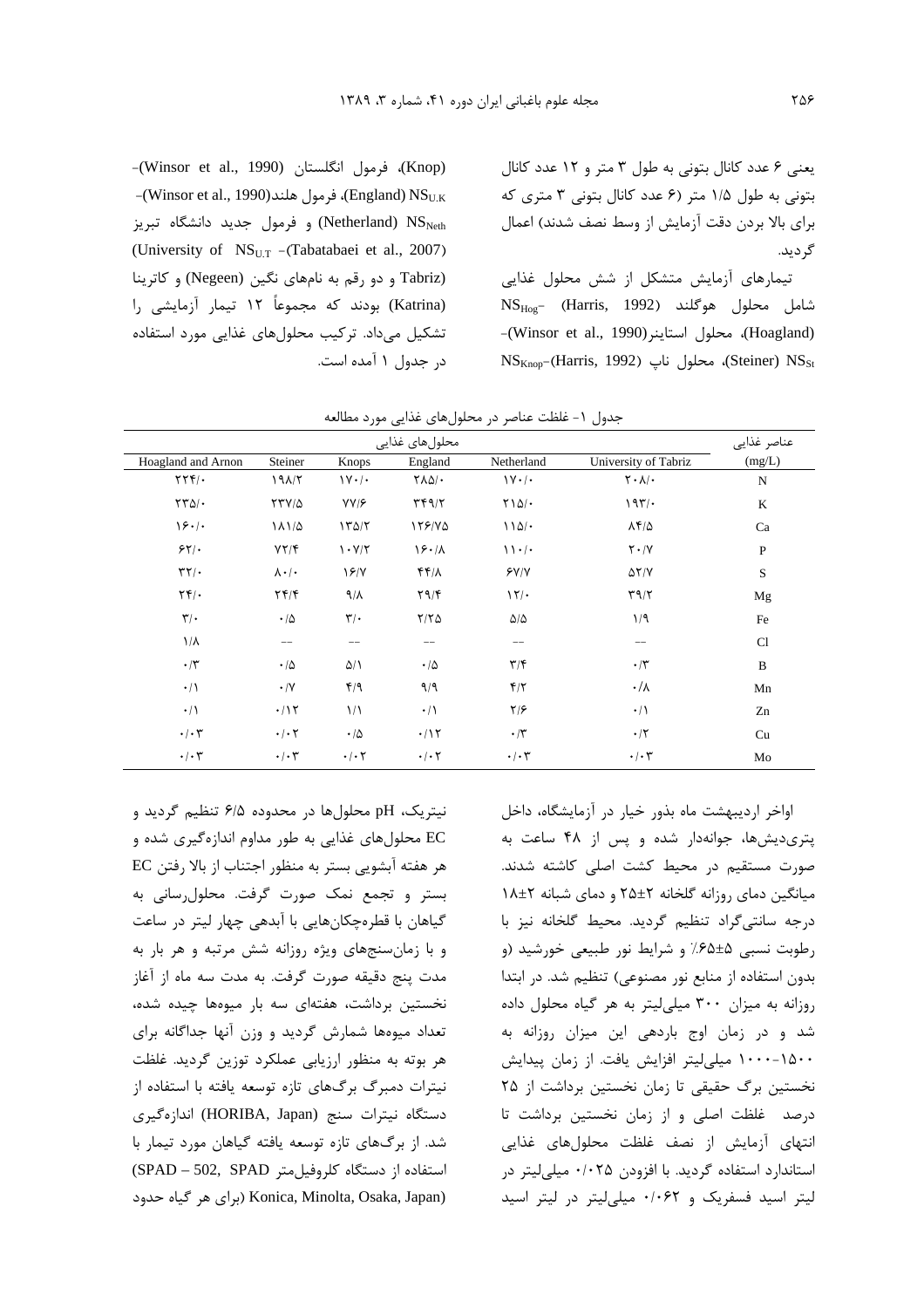۱۰-۱۵ بار) اندازهگیری شده و میانگین آنها به عنوان شاخصی از میزان کلروفیل گیاهان هر تیمار یادداشت شد. سطح برگ گیاهان با استفاده از دستگاه سطح (LI COR, model Li-1300, Lincoln, NE, برگسنج (USA اندازهگیری شد که به این منظور در انتهای آزمایش حداقل دو گیاه از هر تیمار انتخاب و از سطح بستر بریده شدند. سیس تعداد برگها و گرهها شمارش گردید و با تعمیم دادن سطح تک برگ به تعداد گرمهای گیاه سطح برگ محاسبه گردید.

در طی دوره برداشت TSS آب میوهها با استفاده از دستگاه رفراکتومتر سنجیده شد و TSS دمبرگها نیز در طی دو دوره با گرفتن آب دمبرگها اندازهگیری شد. نیتروژن موجود در برگها با استفاده از دستگاه کجلدال اندازهگیری شد. نمونهها خشک و آسیاب شده و درون اجاق هضم در دمای ۳۸۰ درجه سانتی گراد مراحل هضم را گذرانید. سیس با استفاده از NaOH و اسید بوریک و

معرفهای رنگی تیتره گردیده و مقدار نیتروژن محاسبه گردید (Tabatabaei, 2009). برای اندازهگیری فسفر، نمونههای خشک گیاهی با اسید نیتریک به مدت ١٢ ساعت بدون حرارت و سیس به مدت ۶ ساعت در دمای ١١٠ درجه سانتي گراد هضم گرديد و محتواي آن با استفاده از دستگاه اسیکترومتر -Moticm Cl-45240) 00, China) در طول موج ۴۳۰ نانومتر تعیین شد. برای اندازهگیری پتاسیم نیز هضم نمونه ها مشابه فسفر انجام گرفته و مشابه آن با استفاده از دستگاه فلیم فتومتر با استفاده از روش نشر شعلهای اندازهگیری شد. برای سنجش اسیدیته کل (TA) ۱۰ گرم از گوشت آبدار میوه، له شده و با آب مقطر به حجم ۱۰۰ میلی لیتر رسانیده شد. سپس با محلول هیدروکسید ۰/۱ نرمال تیتره شده و میزان TA محاسبه گردید (Tabatabaei (2009. برای اندازهگیری pH و EC نیز ۱۰ گرم از گوشت آبدار میوه، له شده به حجم ۱۰۰ میلی لیتر

| نمکھای کودی                          | محلول های غذایی                  |                                                     |                                           |                                       |                               |                                         |  |
|--------------------------------------|----------------------------------|-----------------------------------------------------|-------------------------------------------|---------------------------------------|-------------------------------|-----------------------------------------|--|
|                                      | University of Tabriz             | Netherland                                          | England                                   | Knops                                 | Steiner                       | <b>Hoagland and Arnon</b>               |  |
| KNO <sub>3</sub>                     | $\Delta \cdot \cdot$ / $\cdot$   | $\Gamma \Delta \cdot / \Gamma$                      | $9 \cdot \cdot$                           | $\mathbf{Y} \cdot \cdot / \cdot$      | $Y(\lambda \cdot / \lambda)$  | 9.19                                    |  |
| NH <sub>4</sub> NO <sub>3</sub>      | 10.1                             | $f \cdot / \cdot$                                   |                                           |                                       |                               |                                         |  |
| Urea                                 | $\mathbf{r} \cdot \mathbf{r}$    | $-$                                                 |                                           |                                       |                               |                                         |  |
| $Ca(NO3)2.4H2O$                      | $-\!$ $\!-$                      | $--$                                                |                                           | $--$                                  | 1.97                          | $-\!$ –                                 |  |
| Ca(NO <sub>3</sub> ) <sub>2</sub>    | $\Delta \cdot \cdot$ / $\cdot$   | $9Y \cdot 9$                                        | $Y\Delta \cdot$ /.                        | $\lambda \cdot \cdot / \cdot$         | $--$                          | 80.19                                   |  |
| MgSO <sub>4</sub> .7H <sub>2</sub> O | $\qquad \qquad -$                | $-\!$ $\!-$                                         |                                           | $\hspace{0.05cm}--\hspace{0.05cm}$    | 44.1                          | 49.1                                    |  |
| MgSO <sub>4</sub>                    | $\mathfrak{r}\cdots\mathfrak{l}$ | $\mathbf{Y} \mathbf{Y} \cdot \mathbf{1} \mathbf{S}$ | $9 \cdot \cdot \cdot$                     | $\mathbf{Y}\cdot\cdot\mathbf{/}\cdot$ | $\qquad \qquad -$             | $\qquad \qquad -$                       |  |
| $NH_4H_2PO_4$                        | $\qquad \qquad -$                | $-\!$ $\!-$                                         | $--$                                      |                                       | $--$                          | 11/2                                    |  |
| $KH_2PO_4$                           |                                  | $\mathbf{Y} \cdot \cdot \mathbf{F}$                 | $\mathbf{r} \cdot \cdot \mathbf{1} \cdot$ | $\mathbf{Y} \cdot \cdot / \cdot$      | 15.40                         |                                         |  |
| $(NH_4)_3PO_4$                       | $\cdot \cdot \cdot$              | $--$                                                |                                           |                                       | $-\!$ $\!-$                   |                                         |  |
| $K_2SO_4$                            |                                  | $Y\S.$                                              |                                           |                                       | $Y\Delta \cdot / \Delta$      |                                         |  |
| <b>KOH</b>                           |                                  | $-$                                                 |                                           | --                                    | $\mathbf{Y} \cdot \mathbf{X}$ |                                         |  |
| FeNa-EDTA                            | $\qquad \qquad -$                | $\qquad \qquad -$                                   |                                           | $\qquad \qquad -$                     | $\mathcal{N}$                 | $\qquad \qquad -$                       |  |
| Fe-EDDHA                             | $Y/\Delta$                       | $\mathcal{S}/\mathcal{S}$                           | $\mathbf{r}/\cdot$                        | $\mathfrak{f}/\mathfrak{g}$           | $-\!$ $\!-$                   | $\mathfrak{f}/\mathfrak{g}$             |  |
| MnSO <sub>4</sub> .4H <sub>2</sub> O | $\qquad \qquad -$                | $-\!$ $\!-$                                         | $\qquad \qquad -$                         | $-\!$ $\!-$                           | .78                           | $\qquad \qquad -$                       |  |
| MnSO <sub>4</sub>                    | $\cdot$ /۲                       | $\frac{1}{\sqrt{2}}$                                | $\mathfrak{f}/\mathfrak{g}$               | $\mathsf{Y}/\cdot$                    | $--$                          | $\overline{\phantom{a}}$                |  |
| MnCl <sub>2</sub> .4H <sub>2</sub> O | $--$                             | $\qquad \qquad -$                                   | $\qquad \qquad -$                         | $-\!$ $\!-$                           | $\qquad \qquad -$             | .71                                     |  |
| $H_3BO_3$                            | $\cdot$ /۲۲                      | 1/9                                                 | .759                                      | $\mathsf{Y}/\mathsf{q}$               | .78                           | .7789                                   |  |
| ZnSO <sub>4</sub> .7H <sub>2</sub> O | $--$                             | $\qquad \qquad -$                                   | $-$                                       | $-\!$ $\!-$                           | $\cdot$ / $\cdot$ $\Delta$    | $\cdot$ / $\cdot$ $\uparrow$ $\uparrow$ |  |
| ZnSO <sub>4</sub>                    | $\cdot$ /۲۳                      | 1/10                                                | $\cdot/\cdot$ ۴                           | $\cdot$ /۴۵                           | $--$                          | $\qquad \qquad -$                       |  |
| CuSO <sub>4</sub> .5H <sub>2</sub> O | $--$                             | $\qquad \qquad -$                                   | $-$                                       | $\qquad \qquad -$                     | $\cdot/\cdot\cdot\lambda$     | $\cdot/\cdot\cdot$ $\wedge$             |  |
| CuSO <sub>4</sub>                    | $\cdot$ / $\cdot$ $\wedge$       | $\cdot$ /1٢                                         | $\cdot$ / $\cdot$ $\cdot$                 | $\cdot$ /٢                            |                               |                                         |  |
| $H_2MO4.H_2O$                        | $\cdot/\cdot\cdot$               |                                                     |                                           | --                                    | $\qquad \qquad -$             | $\cdot/\cdot\cdot$ $\Upsilon$           |  |
| $Na2MoO4.2H2O$                       |                                  |                                                     | $-$                                       | $-$                                   | $\cdot/\cdot$ ) $\Upsilon$    |                                         |  |

جدول ۲- غلظت نمکهای کودی تشکیلدهنده محلولهای غذایی برحسب میلی گرم در لیتر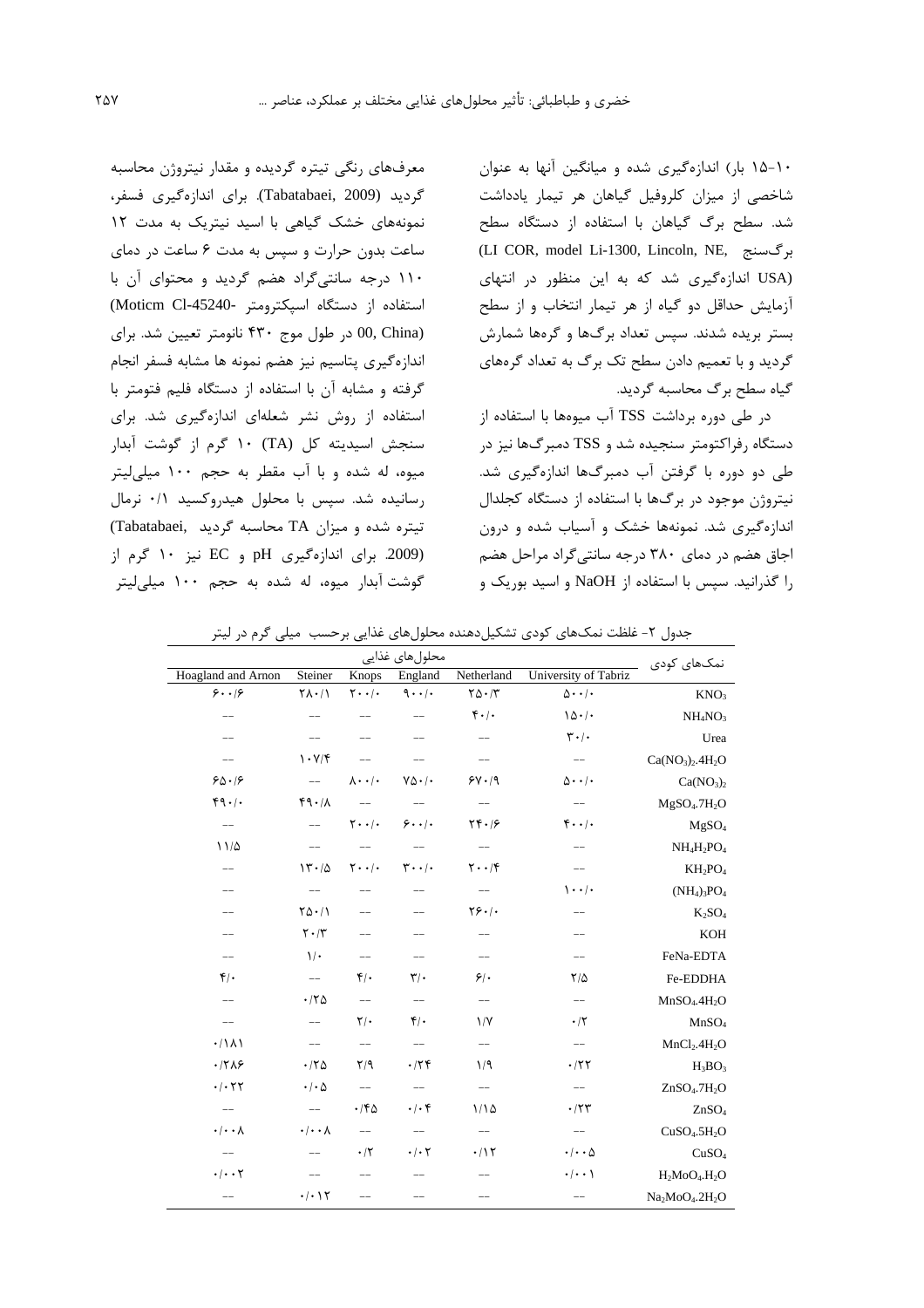رسانیده شد و با pHمتر و ECمتر اندازهگیری شد. دادههای حاصل از اندازهگیریهای فوق با استفاده از نرمافزار آماری SAS 9.1 تجزیه آماری و میانگینهای به دست آمده با روش چند دامنهای دانکن مقایسه شدند.

## نتايج و بحث

آنالیز واریانس دادهها نشان داد که تأثیر محلولهای غذایی و ارقام روی عملکرد و خصوصیات رویشی و کیفی معنیدار بود ولی اثرات متقابل معنیدار نبود. تیمارها تأثیر معنیداری (p≤·/·۱) بر عملکرد داشتند و حداکثر عملکرد در تیمارهای  $\mathrm{NS}_{\mathrm{U.K}}$  و  $\mathrm{NS}_{\mathrm{Hog}}$  دیده شد که به ترتيب ۶/۷ و ۶/۵ كيلوگرم در بوته بودند. عملكرد  $\text{NS}_{\text{U.K}}$  و  $\text{NS}_{\text{Hog}}$  و  $\text{NS}_{\text{Hog}}$ بودند که با همدیگر تفاوت معنیداری را نشان ندادند (شکل ۱). تأثیر ارقام نیز روی عملکرد محصول معنیدار بود بطوری که عملکرد رقم نگین نسبت به رقم کاترینا ٢٢/٣ درصد بيشتر بود (شكل ٢). ريزش گل در رقم کاترینا بیشتر مشاهده شد، و بهمین دلیل، عملکرد نهایی آن نسبت به رقم نگین کمتر بود. به نظر می رسد سيزان عملكرد بالاي محلول هاي  $\mathrm{NS}_\mathrm{U.K}$  و  $\mathrm{NS}_\mathrm{Hog}$  بيشتر بدلیل مقادیر بیشتر عناصر پرمصرف آنها به ازای هر لیتر محلول غذایی نسبت به محلولهای غذایی دیگر باشد. همانگونه که در آزمایشی روی محلول پاشی گوجهفرنگی گلخانهای نیز چنین نتایجی مشاهده گردیده است (Contreras et al., 2007). در این آزمایش با محلول پاشی بوتههای گوجهفرنگی با محلولهای غذایی كامل، نصف و دو برابر غلظت با افزايش غلظت عناصر غذایی به ویژه عناصر غذایی پر مصرف عملکرد تجاری به صورت معنی داری افزایش یافت.





شکل ۲- اثر ارقام مورد استفاده در آزمایش بر روی عملکرد

 $(R^2 = \cdot/97)$  در این آزمایش ضریب همبستگی قوی بین میزان نیتروژن برگ و میزان عملکرد مشاهده گردید (شکل ٣). میزان نیتروژن در گیاهان مختلف بین ٢ تا ۵ درصد وزن خشک برگ گیاه متغیر است. نیتروژن جزء اصلي تشكيل دهنده آمينو اسيدها و پروتئينها به شمار می رود که نقش مهمی را در رشد و نمو گیاهان ایفا می کنند. از این رو گیاهان با در اختیار داشتن نیتروژن بیشتر (در حد اپتیمم) فتوسنتز خالص بیشتری را دارا بوده وبالطبع مادهسازى بيشترى خواهند داشت (Benton, 2005). به نظر می رسد میزان بالای نیتروژن  $\mathrm{NS}_{\mathrm{Hog}}$  در محلولهای  $\mathrm{NS}_{\mathrm{U,K}}$  و  $\mathrm{NS}_{\mathrm{U,K}}$  نسبت به محلولهای غذایی دیگر از عوامل موثر افزایش میزان عملکرد و کیفیت میوههای آن بوده است.



سطح برگ یکی از عوامل بسیار مهم در رشد گیاه میباشد و با افزایش سطح برگ به همان نسبت فتوسنتز یا ماده سازی افزایش می یابد. علاوه بر شکل ساختمانی برگ، میزان فشردگی دیواره تیلاکوئید، حرکت کلرویلاست در داخل سلولها، افزایش غلظت کلروفیل در واحد سطح برگ به جذب حداکثر نور و بالارفتن میزان فتوسنتز کمک می کند (Taize & Ziger 2006) که این خود موجب مادهسازی بیشتر و بالا رفتن میزان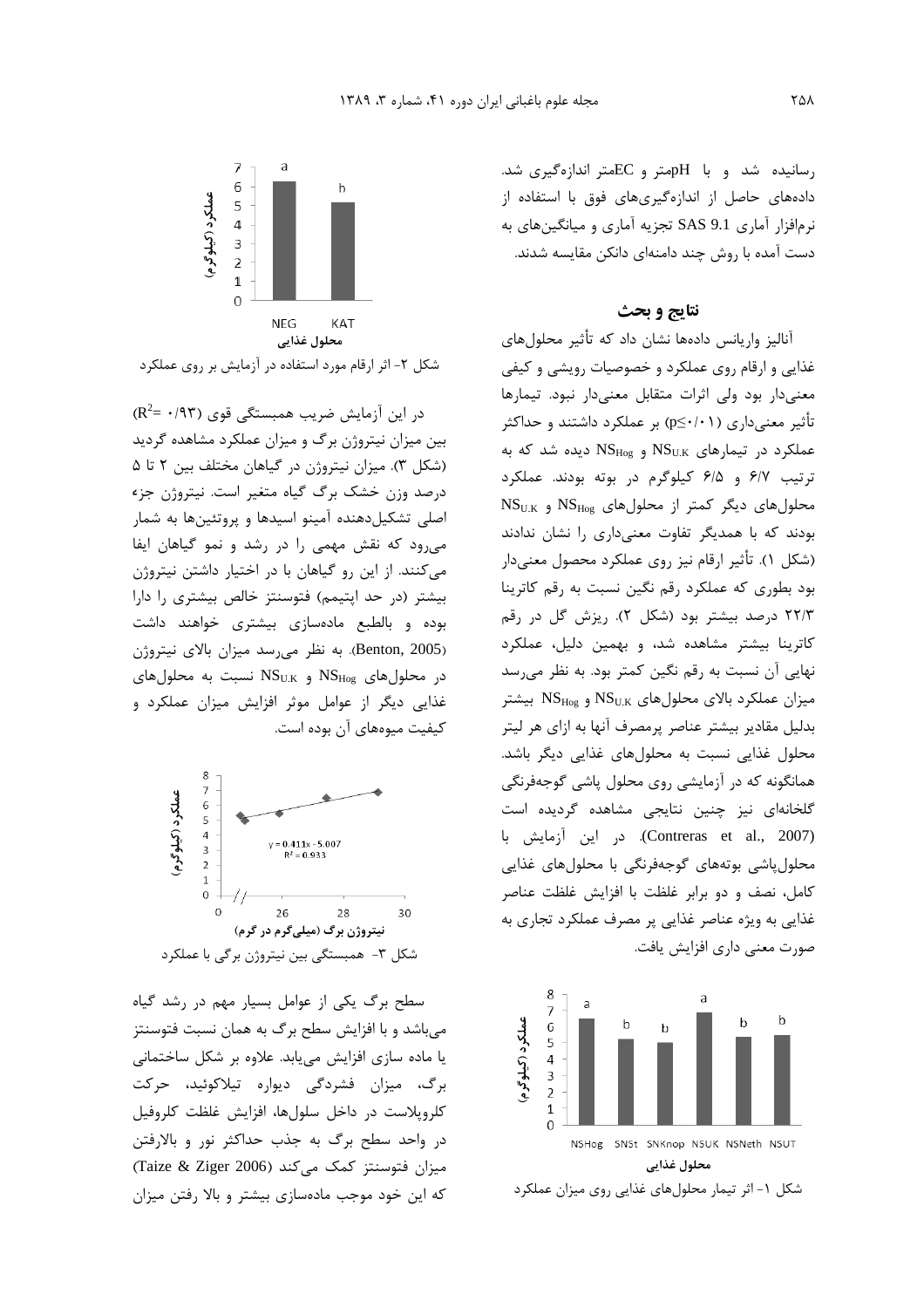ماده خشک گیاهی می گردد. کلروفیل بر گ&ای بالغ طی  $CO<sub>2</sub>$  فرایند فتوسنتز، مولکولهای غیر آلی (بیشتر  $CO<sub>2</sub>$ فسفات، نیترات و آمونیوم) را به مولکولهای ساده زیستی (از قبیل تریوز فسفات و آمینواسیدها) تبدیل می کند که آنها نیز به نوبه خود در فرایند فتوسنتز با تشکیل مولکولهای زیستی پیچیدهتر (از قبیل ساکاریدها، پروتئینها و نوکلئیک اسیدها) که برای فرایند رشد ضروری هستند، مصرف میشوند (Pessarakli, 2002). در این آزمایش محلولهای غذایی تأثیر معنے داری (P≤·/·۱) بر سطح برگ داشتند.

بیشترین میزان سطح برگ در تیمارهای NSUK و یده شد (شکل ۴). ارقام مختلف نیز NS $_{\rm Knop}$  و  ${\rm NS}_{\rm Krop}$ از لحاظ سطح برگ با هم متفاوت بودند به صورتی که سطح برگهای رقم Neg به میزان ۴۵/۷ درصد افزایش نشان داد (شکل ۵). معنیدار بودن سطح برگ در بین محلولهای غذایی میتواند از دلایل دیگر افزایش میزان عملکرد محلولهای غذایی به شمار میرود، همانطور که بررسی تأثیر نور مصنوعی بر روی صفات کمی و کیفی خیار در طی دوره یک ساله نشان داد که از بین سطوح تیمار نوردهی از بالا، نوردهی از بالا به علاوه نوردهی بین ردیفها به میزان ٢۴ درصد و نوردهی از بالا بعلاوه نوردهی بین ردیفها به میزان ۴۸ درصد، تیمار شدت نور بیشتر تأثیر معنیداری بر عملکرد خیار گلخانهای نشان داد که در نتیجه افزایش میزان سطح برگ بیشتر گیاهان تیمار شده بود. به تبع آن افزایش شاخص کلروفیل برگهای گیاه موجب استفاده بهینه از روشنايي محيط و بالارفتن ميزان فتوسنتز گياه و بالطبع آن افزايش عملكرد گرديد (Hovi-Pekkanen, 2007). در این آزمایش محلولهای  $\mathrm{NS_{Hog}}$  و  $\mathrm{NS_{U.T}}$  بیشترین MSst و NSst و NS را دارا بودند که با NSst و NSst تفاوت معنى دارى در سطح ۵ درصد نشان دادند (جدول ٢) وبين ارقام شاخص كلروفيل رقم Neg، ٣/٨۴ درصد بيشتر بود (جدول ٣).

همچنین بین صفت سطح برگ با میزان عملکرد ضریب همبستگی نسبتاً قوی (۱۷۶- $\mathsf{R}^2$ ) مشاهده گردید (شکل ۶) و با افزایش میزان سطح برگ، TSS میوهها نیز افزایش یافته که رابطه ضریب همبستگی خطی به وضوح نشان دهنده آن است (شکل ۷).





تأثیر تیمار محلولهای غذایی روی درصد مواد جامد محلول (TSS) میوهها نیز معنیدار شد. به طوری که  $\mathrm{NS}_{\mathrm{Hog}}$  تیمار NS<sub>Neth</sub> با تیمار NS<sub>Neth</sub> و NS<sub>Hog</sub> تفاوت معنی نشان داد و در بين ارقام نيز TSS رقم نگين نسبت به رقم كاترينا بيشتر بود (جدول ٣). همچنين بيشترين میزان TSS دمبرگ در تیمار NS<sub>Neth</sub> مشاهده گردید که با تیمار  $\mathrm{NS}_{\mathrm{U}.\mathrm{K}}$  و  $\mathrm{NS}_{\mathrm{U}.\mathrm{K}}$  تفاوت معنیدار (P≤·/·۱) نشان داد ولی ارقام تفاوت معنیداری نشان ندادند (جدول ٣).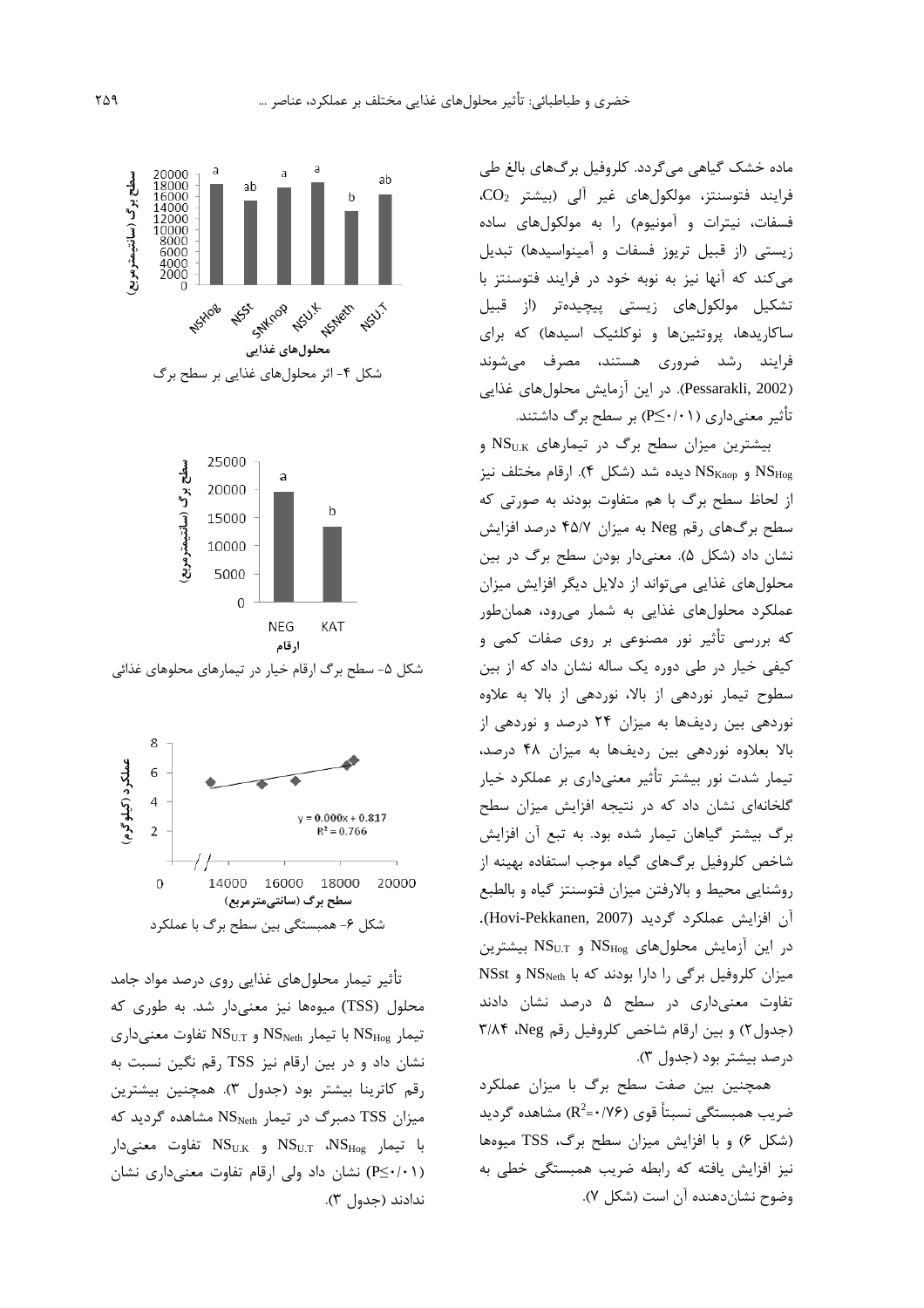| pH میوه، EC میوه و فسفر برگ  |                            |                          |                              |                                             |                                 |                                 |                    |  |
|------------------------------|----------------------------|--------------------------|------------------------------|---------------------------------------------|---------------------------------|---------------------------------|--------------------|--|
| فسفر برگ<br>(mg/g)           | میوه $\rm EC$<br>$(\mu S)$ | pH<br>ميوه               | نيترات<br>دمبرگ (mg/L)       | <b>TSS</b><br>دمبرگ (./)                    | <b>TSS</b><br>ميوه (٪)          | شاخص<br>كلروفيل برگ             | محلولهاى<br>غذايى  |  |
| $Y/\Delta f$                 | T19/TT                     | $\Delta$ /9٣             | $\lambda$ FFIV               | $\mathbf{r}/\mathbf{A}\mathbf{r}\mathbf{b}$ | $f/\overline{r}$ a              | $\Delta$ F/99 a                 | $NS_{Hog}$         |  |
| $Y/Y$ ۶                      | rr.197                     | $\Delta/\Lambda\Upsilon$ | $\lambda Y$ $\gamma$         | $f/\lambda$ rab                             | $f \wedge f$ ab                 | $\Delta$ 1/2 $\bf{b}$           | $NS_{St}$          |  |
| T/T                          | $\mathbf{r}$ $\mathbf{r}$  | $\Delta/\Lambda$ 9       | $\lambda \cdot \Delta/\cdot$ | $f/f$ ab                                    | $\frac{f}{\lambda}$ ab          | $\Delta Y/\gamma$ rab           | NS <sub>Knon</sub> |  |
| $\mathbf{r}/\cdot\mathbf{r}$ | rr.170                     | $\Delta$ /9)             | $\lambda \cdot \lambda/\tau$ | f/6                                         | $\frac{f}{\lambda}$ ab          | $\Delta Y$ /۴۲ab                | $NS_{\rm UK}$      |  |
| $Y/\lambda\Delta$            | YYY/Y                      | $\Delta/\Lambda$ ۴       | $\lambda \cdot \lambda/\tau$ | $\Delta/\Delta a$                           | $\mathfrak{f}/\mathfrak{f}$     | $\Delta$ 1/۴۹ $b$               | NS <sub>N</sub>    |  |
| Y/99                         | <b>TT1/AT</b>              | ۵/۸۵                     | $9Y\Delta$ .                 | f/6b                                        | $\mathfrak{f}$ . $\mathfrak{r}$ | $\Delta\Delta/\Upsilon\Delta a$ | $NS_{\text{UT}}$   |  |
|                              |                            |                          |                              |                                             |                                 |                                 | ارقام              |  |
| $\mathbf{r}/\mathbf{r}$ a    | $\tau\tau\tau/\tau$        | $\Delta$ /91a            | 88811                        | $f/\tau \Lambda$                            | $f/\tau$ Aa                     | $\Delta \mathbf{Y}$ /98 $a$     | Negeen             |  |
| $\frac{7}{6}$                | T1Y/FY                     | $\Delta/\lambda r$ b     | $\lambda \cdot \lambda$ /9   | F/FT                                        | $\tau$ /98b                     | $\Delta$ 1/98b                  | Catrina            |  |

جدول ۳- اثرات تیمار محلول های غذایی مختلف و ارقام روی صفات کلروفیل برگ، TSS میوه، TSS دمبرگ، نیترات دمبرگ،



میزان نیترات دمبرگ در بین تیمار محلولهای غذایی و ارقام تفاوت معنیداری نشان نداد و از لحاظ آماری یکسان بودند (جدول۳) و به نظر می رسد دلیل آن تأمین بخش قابل توجهی از نیتروژن مورد نیاز گیاه با يون نيترات باشد. مقادير pH تنها در بين ارقام معنیدار بود بگونهای که رقم نگین با رقم کاترینا در سطح ۵ درصد تفاوت معنیدار نشان داد (جدول۳). برای مقادیر EC آب میومها در بین تیمار محلولهای غذایی و ارقام تفاوت معنیداری مشاهده نشد (جدول۳). تأثیر محلولهای غذایی بر شاخص درصد اسید قابل تیتراسیون (TA%) معنیدار شد و حداکثر TA در و حداقل در محلول NS<sub>U.K</sub> مشاهده NS<sub>U.K</sub> مشاهده گردید (شکل ۸) ولی بین ارقام تفاوت معنیداری Contreras et al. مشابه توسط Contreras et al. (2007) گزارش گردید، به طوری که با افزایش میزان غلظت محلولهای غذایی از نصف تا دو برابر محلول

کامل، میزان اسید قابل تیتراسیون میوههای گوجهفرنگی به صورت معنىدارى افزايش يافت.

میزان نیتروژن برگ برای تیمار محلولهای غذایی تفاوت معنے دار داشت که در این میان NS<sub>St</sub> با دیگر محلولهای غذایی اختلاف معنیداری در سطح احتمال ۵ درصد نشان داد (شکل ۹) و در بين ارقام، اختلاف نگین با کاترینا معنیدار (P≤·/·۵) بود (شکل ۱۰). بررسی دادههای مربوط به محتوای پتاسیم برگها نیز  $\text{NS}_{\text{Knop}}$  نشان داد که محلول  $\text{NS}_{\text{U.K}}$  با محلول های و NS $_{\rm Hog}$  تفاوت معنىدار داشت ولى بين ارقام NS $_{\rm U.T}$ تفاوت معنیداری مشاهده نشد (شکل ۱۱). پتاسیم در سرعت بخشیدن فرآیندهای نوری کلروپلاست برگهای گیاهان نقش مهمی ایفا کرده، و موجب نقل و انتقال سریعتر فرآوردههای فوتوسنتزی از طریق آوندهای آبکش به اندامهای ذخیره می گردد (Marschner, 1995) و اين خود موجب افزايش عملكرد و كيفيت ميوه مے گر دد.

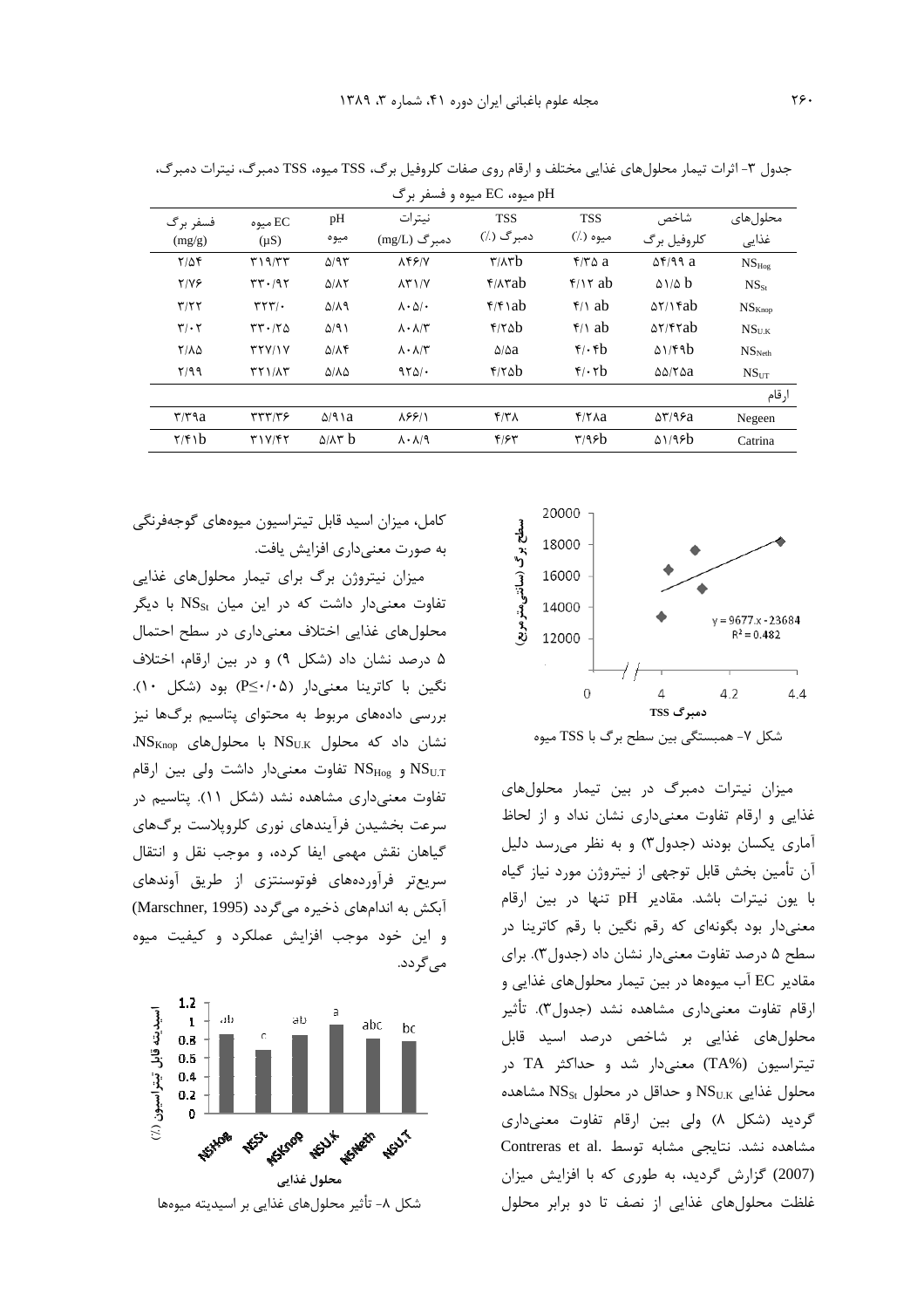

با بررسی غلظت پتاسیم محلولهای غذایی مورد مطالعه در این آزمایش می توان دریافت که بیشترین عملکرد به محلولهای غذایی دارای بیشترین غلظت پتاسيم اختصاص دارد. همانطور كه .Kilinc et al (2007) بیشترین میزان عملکرد رشدی را در قلمه های انجیر تیمار شده با محلول های غذایی هوگلند با ۲۳۴ میلی گرم در لیتر پتاسیم گزارش کردند. در حالی که .Lin et al (2004) مقادير بهينه پتاسيم براي خربزه را ۲۴۰ میلی گرم در لیتر پیشنهاد کرده بودند. میزان فسفر برگها برای محلولهای غذایی معنیدار نبود ولی در بین ارقام، رقم نگین با رقم کاترینا تفاوت معنیداری

(P≤·/·۱) نشان داد به صورتی که محتوای فسفر برگ های رقم نگین ۳۴/۱ درصد افزایش نشان داد. نتیجه گیری کلی

محلول های غذائی مختلفی برای تغذیه گیاهان از جمله خيار توصيه شده است. با اين حال، انتخاب محلولهای مختلف اغلب اوقات نسبت به شرایط کشت و گونه گیاهی مورد پرورش بازنگری میشود. از مزایای استفاده از فرمول های غذایی استاندارد رعایت بالانس بین کاتیون و آنیون در محلولهای غذایی میباشد. همانطور که هر کدام از بنیان عناصر مورد نیاز گیاهان درصد مشخصی از میزان کاتیونها و آنیونها را شامل میگردند (Steiner, 1961). مبنای بیشتر فرمولاسیون محلول های غذایی بر گرفته از ترکیب عناصر فرمول محلول غذایی است که توسط Hoagland & Arnon (1950) در ایستگاه مرکز تحقیقات کشاورزی ایالت كاليفرنيا از مجموع تحقيقات مولفان به دست آمده است (جدول ۱).

Steiner (1980) دلیل موفقیت بسیاری از پرورش دهندگان که از فرمول هوگلند استفاده کرده اند را بالانس مناسب بین یونهای آنیون و کاتیون عناصر غذایی بیان می کند.

مقالاتی که پس از این فرمولاسیون محلولهای غذایی را ارایه دادهاند تحت عنوان محلول هوگلند تغییر یافته مطرح هستند که اندکی تغییرات در محدوده عناصر غذایی و کودهای مورد استفاده در آنها نسبت به شرايط مقتضى لحاظ گرديده است (Benton, 2005). محلول انگلستان نیز علاوه بر دارا بودن بالانس مناسب بین کاتیونها و آنیونها، با غلظتهای بالای عناصر غذایی بویژه نیتروژن موجب افزایش عملکرد نسبت به محلول های غذایی دیگر گردیده است که با نتایج Papadopoulos (1985) مطابقت دارد، اما غلظتهای بالای نیتروژن مانع جذب پتاسیم و فسفر محلولهای غذایی میگردد و میزان بیشتر این عناصر در محلول غذایی NS<sub>U.K</sub> به این دلیل میباشد. در بیشتر گونهها به ویژه گیاه خیار استفاده از نیتروژن نیتراتی باعث افرایش میزان فتوسنتز خالص و عملکرد می شود Roosta et) al., 2009). ولى حذف كامل آمونيوم نيز فتوسنتز را کاهش میدهد و باید مقداری آمونیوم در محلول غذایی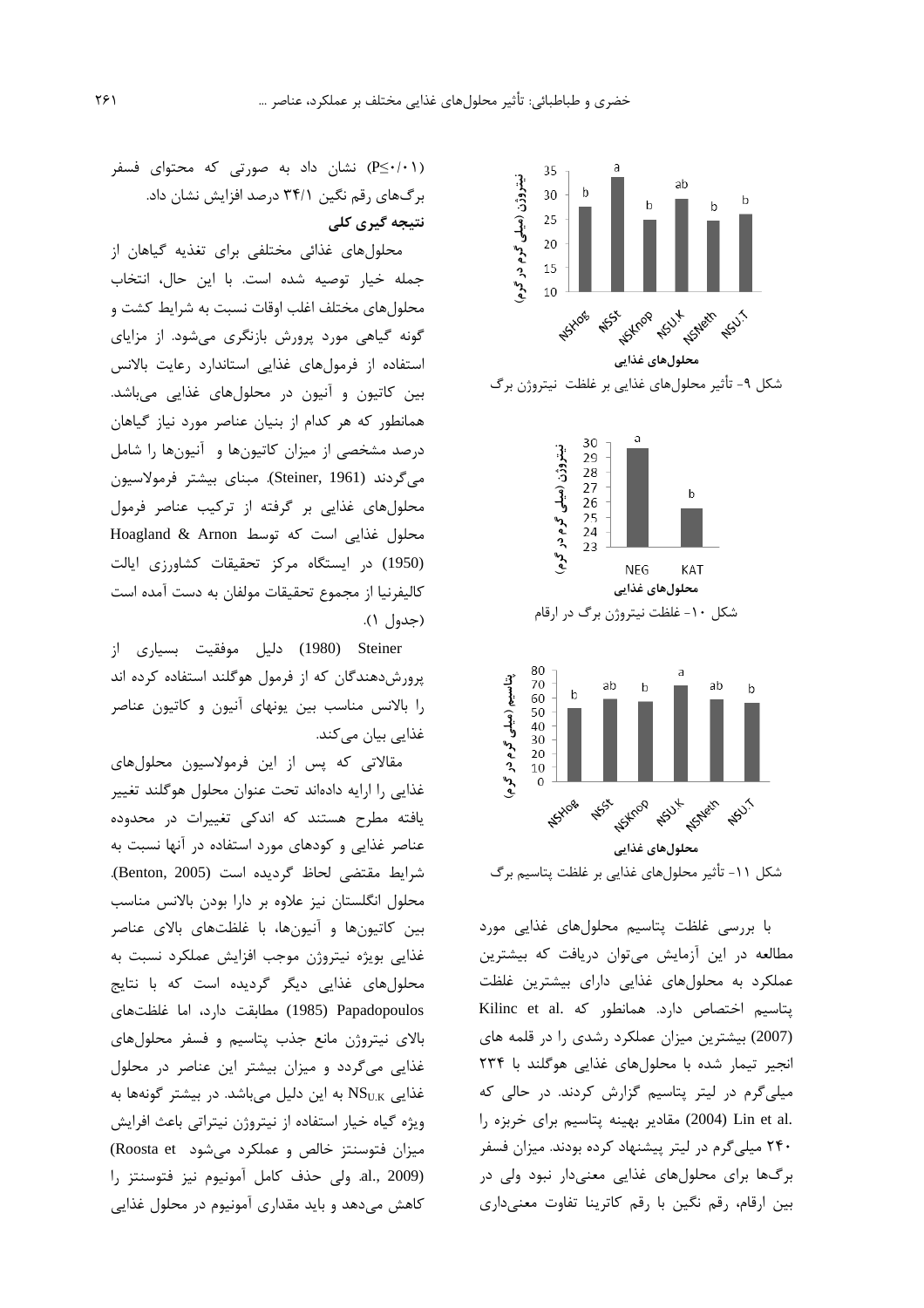عنوان یکی از منابع مهم تأمین نیتروژن گیاهی مطرح بوده و در آبکشت می تواند جایگزین نیتروژن نیتراتی شود و از اثرات نامطلوب آمونیوم روی رشد گیاه يېشگىرى كند (Raviv & Heinrich Lieth, 2008). با توجه به نتایج به دست آمده از این آزمایش برای پرورش خيار مي توان از نصف غلظت محلول غذايي هوگلند و يا از نصف محلول غذایی انگلستان که فرمول آنها در جدول ٢ آمده است، استفاده نمود. عملكرد و رشد خيار زمانى که از نصف محلولهای هوگلند و انگلستان استفاده شد بیشتر از سایر محلولها بود ولی کودهای استفاده شده در این محلولها نسبتاً گرانقیمت است. محلول دانشگاه تبریز به منظور جایگزینی کودهای گران قیمت با کودهای داخلی ارزان قیمت پیشنهاد میگردد.

موجود باشد (Ruiz & Romero, 1999) كه از این لحاظ محلول دانشگاه تبریز با تأمین بخشی از نیتروژن گیاه با کود نیترات آمونیوم (جدول ۲) مے تواند مفید واقع شود.

به هر حال آمونیوم پس از جذب در ریشههای گیاه به ترکیبات آلی تبدیل می شود اما نیترات در آوند چوبی منتقل شده و در واکوئلها ذخیره می شود و نقش مهمی در تعادل بين آنيون ها و كاتيون ها دارد (Marschner .<br>(1995. همان طور كه تحقيق Hayness (1990) نشان داد تأمین بخشی از نیتروژن مورد نیاز گیاه با یون آمونیوم باعث رشد بهتر گیاه کیوی فروت مے گردد که ناشی از تبدیل مستقیم آمونیوم به آمینواسیدها بوده در ۔<br>حالی که یون نیترات جهت آسیمیلاسیون قبلاً بایستی به یون آمونیوم تبدیل شود. همچنین کود اوره نیز به

## **REFERENCES**

- Assimakopoulou, A. (2006). Effect of iron supply and nitrogen form on growth, nutritional status and  $1$ ferric reducing activity of spinach in nutrient solution culture. Scientia Horticulturae, 110, 21–29.
- Benton, J. (2005). Hydroponics-A Practical Guide for the Soilless Grower. CRC Press, USA. 2.
- Chirani, J., Olfati, A., Babalar, M., Kashi, A., Dadashipoor, K. & Shahmoradi, K. (2008). The effects of ammonium and molybdenum on nitrate concentration in two cultivavs of greenhouse cucumbers, Agricultural Sciences and Technology, 22, 69-78. (In Farsi).
- 4. Contreras, J. I., Segura, M., Pascual, M. & Catala, J. J. (2007). Effect of the NPK Fertilization and Irrigation Water Quality on the Quality of Tomato Fruit. Acta Horticulturae, 747, 473-476.
- 5. De Rijck, G. & Schrevens, E. (1998). Comparison of the mineral composition of twelve standard nutrient solutions, Journal of Plant Nutrition, 21, 2115-2125.
- 6. Graber, A. & Junge, R. (2009). Aquaponic Systems: Nutrient recycling from fish wastewater by vegetable production. *Desalination*, 246, 147-156.
- 7. Gul, A., Kidoglu, F. & Anac, D. (2007). Effect of nutrient sources on cucumber production in different substrates. Scientia Horticulturae, 113, 216-220.
- 8. Harris, D. (1992). Hydroponics, The complete guide to gardening without soil. New Holland, UK.
- 9. Hayness, R. J. (1990). Active ion uptake and maintenance of cation-anion balance: a critical examination of their role in regulating rhizosphere pH. Plant and Soil, 126, 247-264.
- 10. Hoagland, D. R. & Arnon, D. I. (1950). The water culture method for growing plants without soil, Circular 347, California Agricultural Experiment Station, University of California, Berkeley, CA.
- 11. Hovi-Pekkanen, T. (2008). Effects of interlighting on yield and external fruit quality in year-round cultivated cucumber. Scientia Horticulturae, 116, 152-161.
- 12. Kilinc, S. S., Ertan, E. & Seferoglu, S. (2007). Effects of different nutrient solution formulations on morphological and biochemical characteristics of nursery fig trees grown in substrate culture. Scientia Horticulturae, 113, 20-27.
- 13. Lin, D., Huang, D. & Wang, S. (2004). Effects of potassium levels on fruit quality of muskmelon in soilless medium culture. Scientia Horticulturae, 102, 53-60.
- 14. Marschner, H. (1995). Mineral Nutrition of Higher Plants, (2<sup>nd</sup> ed.). Academic Press Inc.,
- 15. Papadopoulos, A. P. (1994). Growing greenhouse seedless cucumbers in soil and in soilless media. Agriculture and Agri-Food Canada Publication, Ottawa, Ont.
- 16. Papadopoulos, I. (1985). Nitrogen fertigation of greenhouse-grown cucumber. Plant and Soil, 93, 87-93.
- 17. Pessarakli, M. (2002). Handbook of Plant and Crop Physiology. The University of Arizona. 270 Madison Avenue, New York, NY 10016.
- 18. Raviv, M. & Heinrich Lieth, J. (2008). Soiless Culture: Theory And Practice. Elsevier Theobald's Road, London, UK.
- 19. Roosta, H. R., Sajiadinia, A., Rahimi, A. & Schioerring, J. K. (2009). Responses of cucumber plant to  $NH<sub>4</sub><sup>+</sup>$  and NO3<sup>-</sup> nutrition: The relative addition rate technique vs. cultivation at constant nitrogen concentration. Scientia Horticulturae, 121, 397-403.